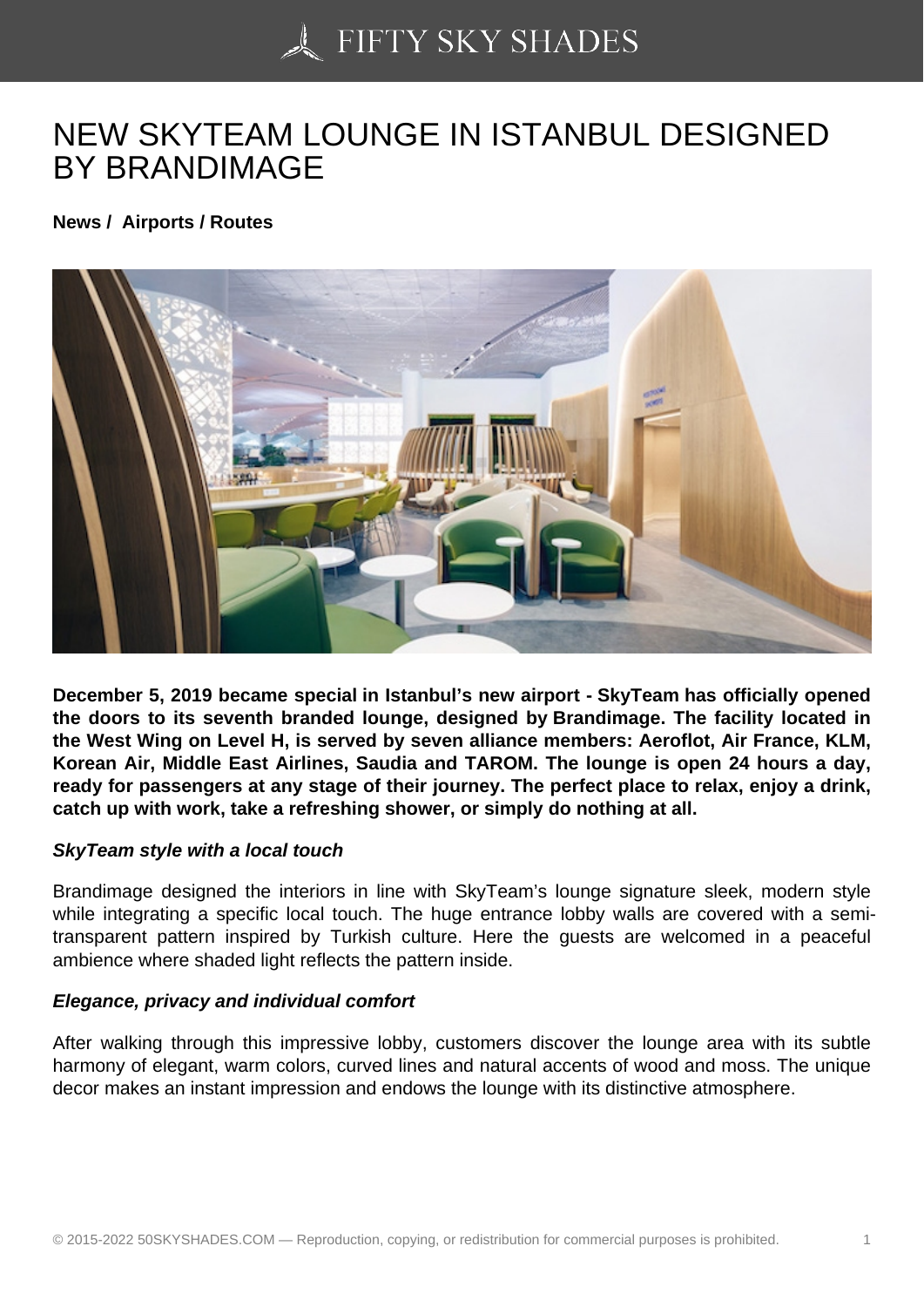Guests are free to choose among a large variety of seating in the different areas of the lounge. Relax in comfortable chairs while enjoying the view or protected by the nest-room dividers for more privacy, sit in more animated areas like the bar or at the tables in the dining area, choose the cozy alcoves…

For those who want all-in-one, Brandimage designed custom-made chairs and sofas with built-in tablets and lamps, allowing to work, relax and have a snack and drink.



**Local culture inspires design and cuisine**

The dining area is set around a buffet island designed to showcase the selection of international dishes combined with authentic Turkish cuisine. At the live cooking station freshly cooked pide (Turkish pizza) is prepared on-demand. Brandimage also imagined a spectacular setting for the bar with high seating around a pillar decorated with the same pattern as the lobby entrance.

The 582 m2 lounge, with more than 145 seats, never feels crowded - even at its busiest. Customers can enjoy the view above the airport shopping areas, with no other limit than the terminal's magnificent vault. It is a refuge from the bustle of the airport, the perfect place to relax and refresh before flights.

## **Next SkyTeam lounge opening in Chile**

Brandimage is currently working with SkyTeam on its eighth branded lounge which will open in Santiago de Chile in early 2020.

Other SkyTeam lounges: London Heathrow, Dubai, Hong Kong, Beijing, Sydney, Vancouver.